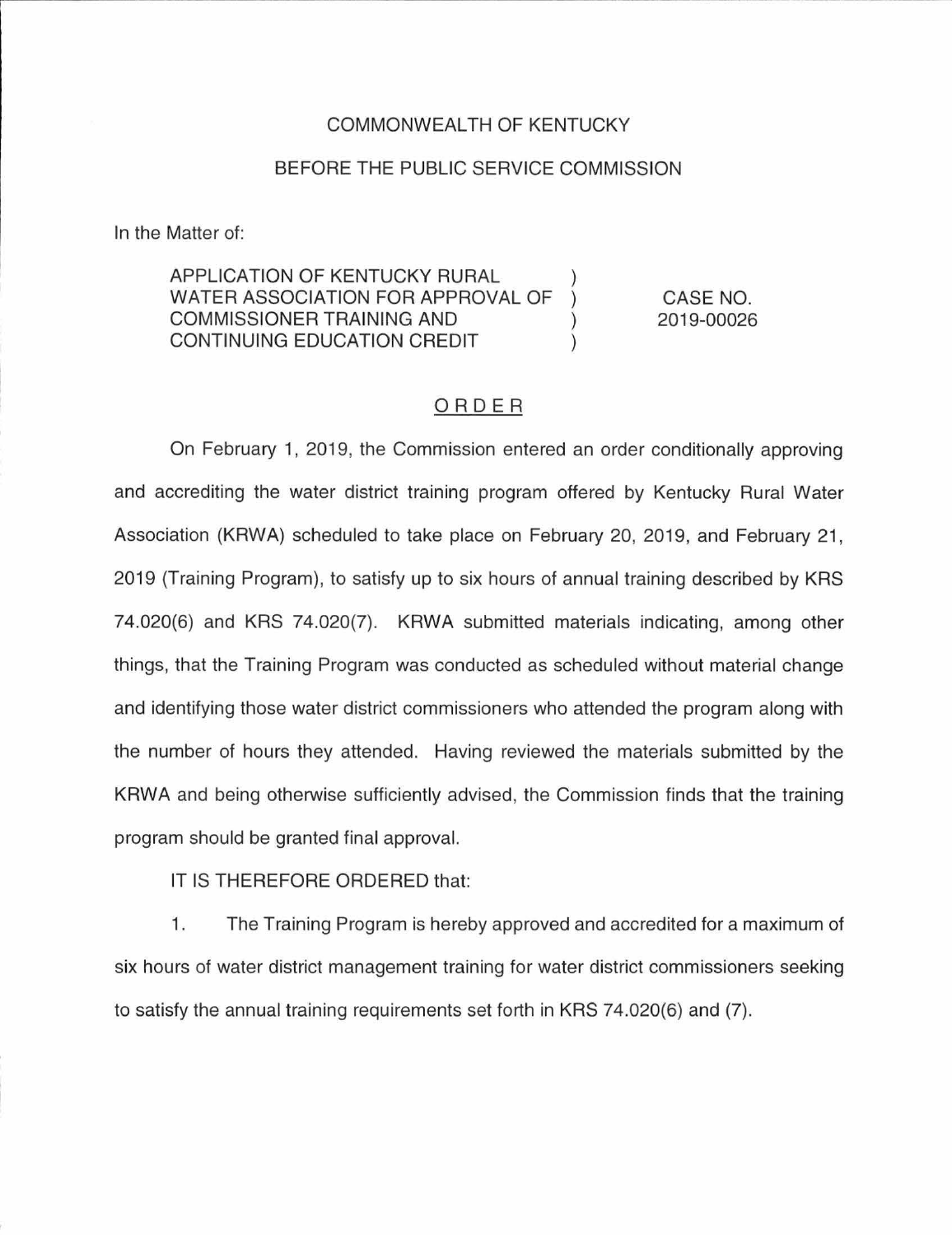2. The Training Program may not be used by water district commissioners seeking to satisfy any portion of the initial training requirement for water district commissioners required by KRS 74.020(8).

3. This matter is closed and removed from the Commission's docket.

# [REMAINDER OF PAGE INTENTIONALLY LEFT BLANK]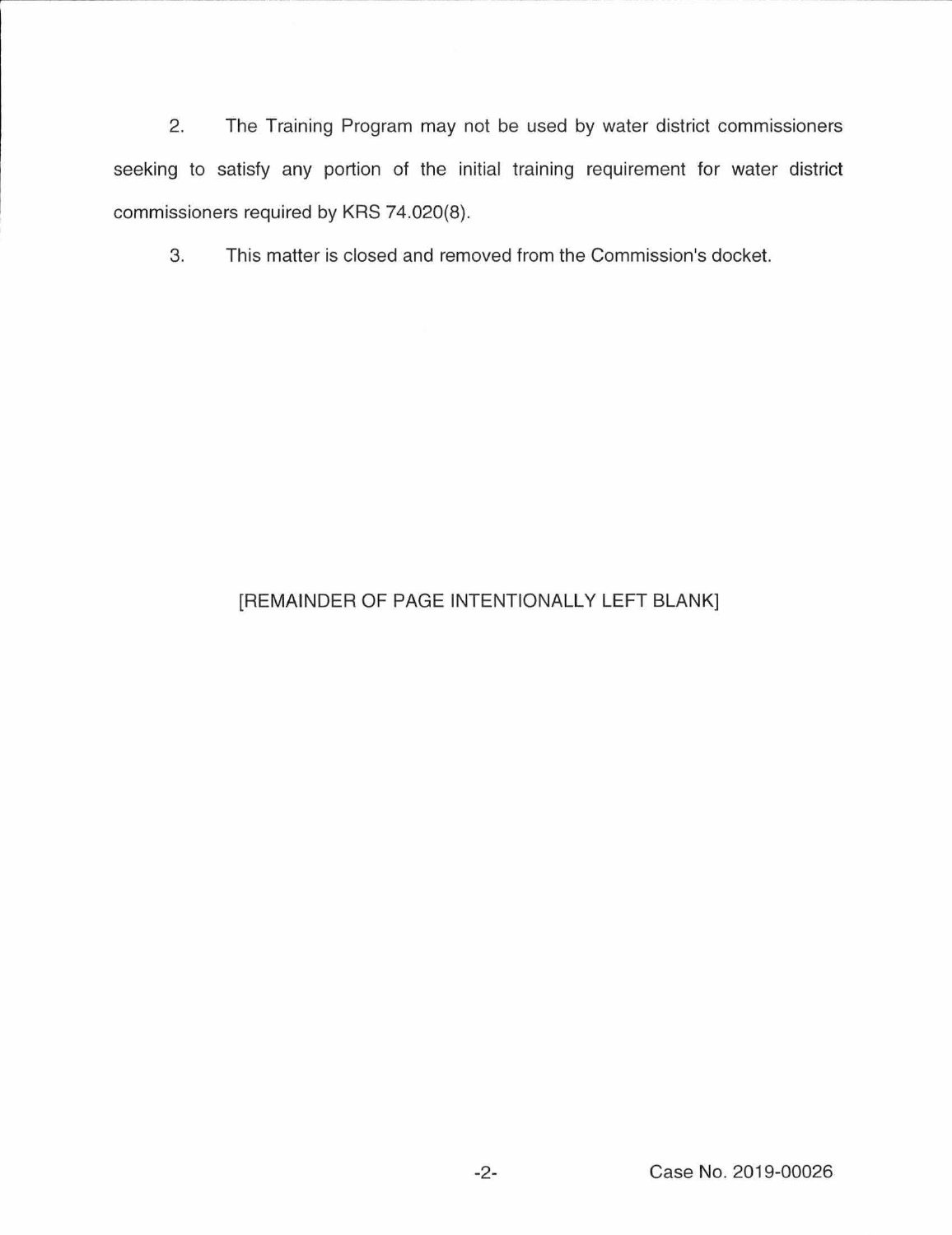By the Commission

 $\bar{\nu}$ 



ATTEST:

Cleven R. Puiss

Executive Director